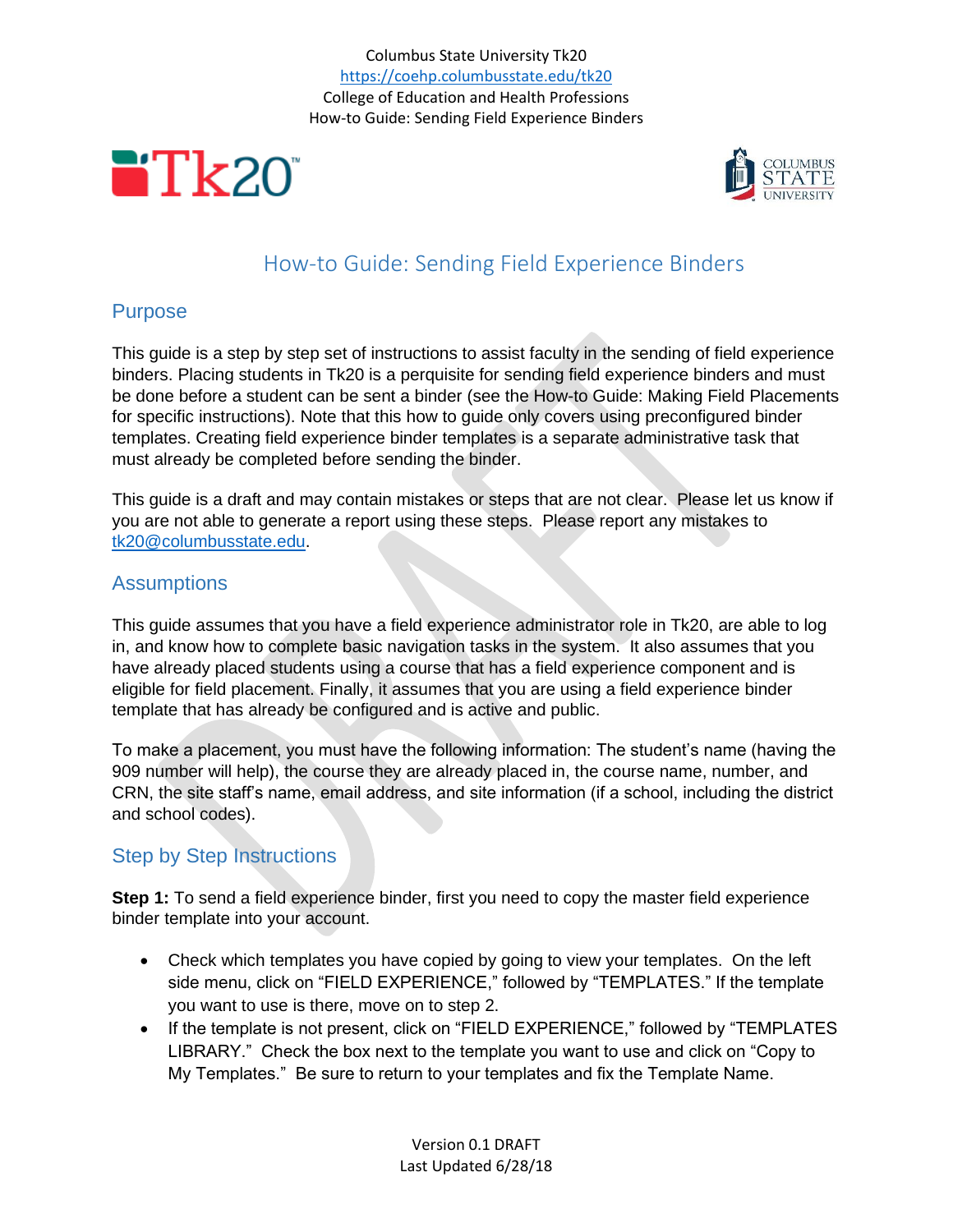**Step 2:** On the left side menu, click on "FIELD EXPERIENCE," followed by "FIELD EXPERIENCE," and then "Field Experience." This screen has all the binders that have been sent. To send a new binder, click on the green "+ Send" button.

**Step 3:** Bullet the circle next to the field experience binder template you want to use and click the green "Next" button.

**Step 4:** On the Select Course(s) screen, you'll add all the courses that contain students that you wish to send binders to. If the course you want to use is not already displayed, use the green "+" button to search for courses to add to this screen. Once you return to the Select Course(s) screen, select all of the courses you want to use and click on the green "Next" button.

**Step 5:** Each student eligible for placement in the selected courses will be displayed along with their current placement information and previously sent binders. Use this information to ensure that the students have been set up correctly and are receiving the correct binders. If everything is correct, place a check in the box next to each student and click on the green "Next" button.

**Step 6:** The Review and Finish screen has all the final options before the binder is sent out. When all options have been configured, click on the green "Send" button. All fields with a "\*" on this field are required.

- The "Field Experience Name" field is used to set the display name of the binder that they student will see.
- Release dates will set the date in which supervising faculty or site staff can complete assessments. Before this date, the assessment will show as locked. This is not a due date (assessors are not assigned due dates). Site staff (but not supervising faculty) will also receive an email on the release date containing a link to the assessment that should be completed at that time.
- Due dates for students can be assigned for the entire binder, each tab of the binder, or each attachment that is required for the binder.
- The "Enforce completion before submitting" check box is used if you want to make sure students complete all tabs and attachments before submitting. Do not use this box if you have optional elements in your binder.
- Checking the "Allow submission after due date" will keep you from having to extend the due date for late students and instead will mark the binder as late if a student submits it after the due date.
- Checking the "Allow students to submit after assessment has been submitted" will allow the student and the assessors to work on their binders at the same time. If you are using assessments (like observations) throughout the semester, make sure this box is checked.
- Generally, it is not suggested that you make changes to the send Date/Time or email notification settings under advanced settings. However, you should considering adding